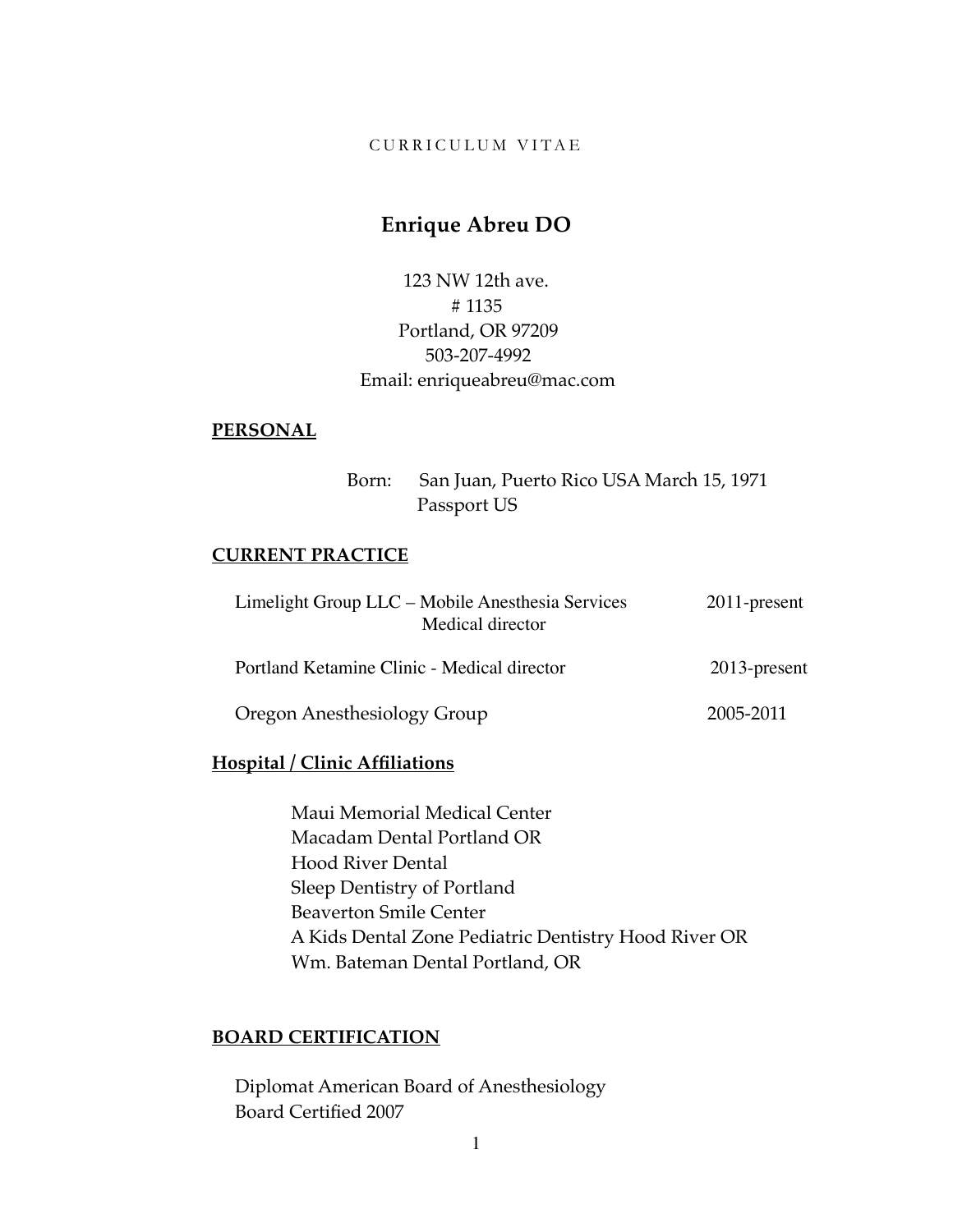### **PROFESSIONAL AFFILIATIONS**

Faculty member : Conscious Sedation Consulting

Oregon AAID Implant MaxiCourse

# **MEDICAL LICENSURE**

| Oregon State Medical Board License # DO25617 | 2005-present |
|----------------------------------------------|--------------|
| Hawaii Medical Board License # DOS 1414      | 2011-present |
| Washington State Dept. Health # OP 60339795  | 2013-present |

### **POSTGRADUATE TRAINING**

| Residency Anesthesiology, Tufts University        | 2003-2005 |
|---------------------------------------------------|-----------|
| Baystate Medical Center, Springfield, MA          |           |
| Internship General Surgery, University of Vermont | 2001-2002 |
| Fletcher Allen Health Care, Burlington, Vermont   |           |

### **MEDICAL EDUCATION**

| New York College of Osteopathic Medicine | 1997-2001 |
|------------------------------------------|-----------|
| Old Westbury, New York                   |           |

#### **UNDERGRADUATE EDUCATION**

University of South Florida, Tampa, Florida 1990-1994 B.A. Interdisciplinary natural sciences – Chemistry

#### P**UBLICATIONS**

.

**Refocoxib for Post-op Pain After Gastric Bypass Surgery."** International Anesthesia Research Society 2005 79th Congress

#### **MEDICAL AID MISSIONS**

 Hospital del Nino Villahermosa, Mexico Pediatric anorectal malformation repair April 1999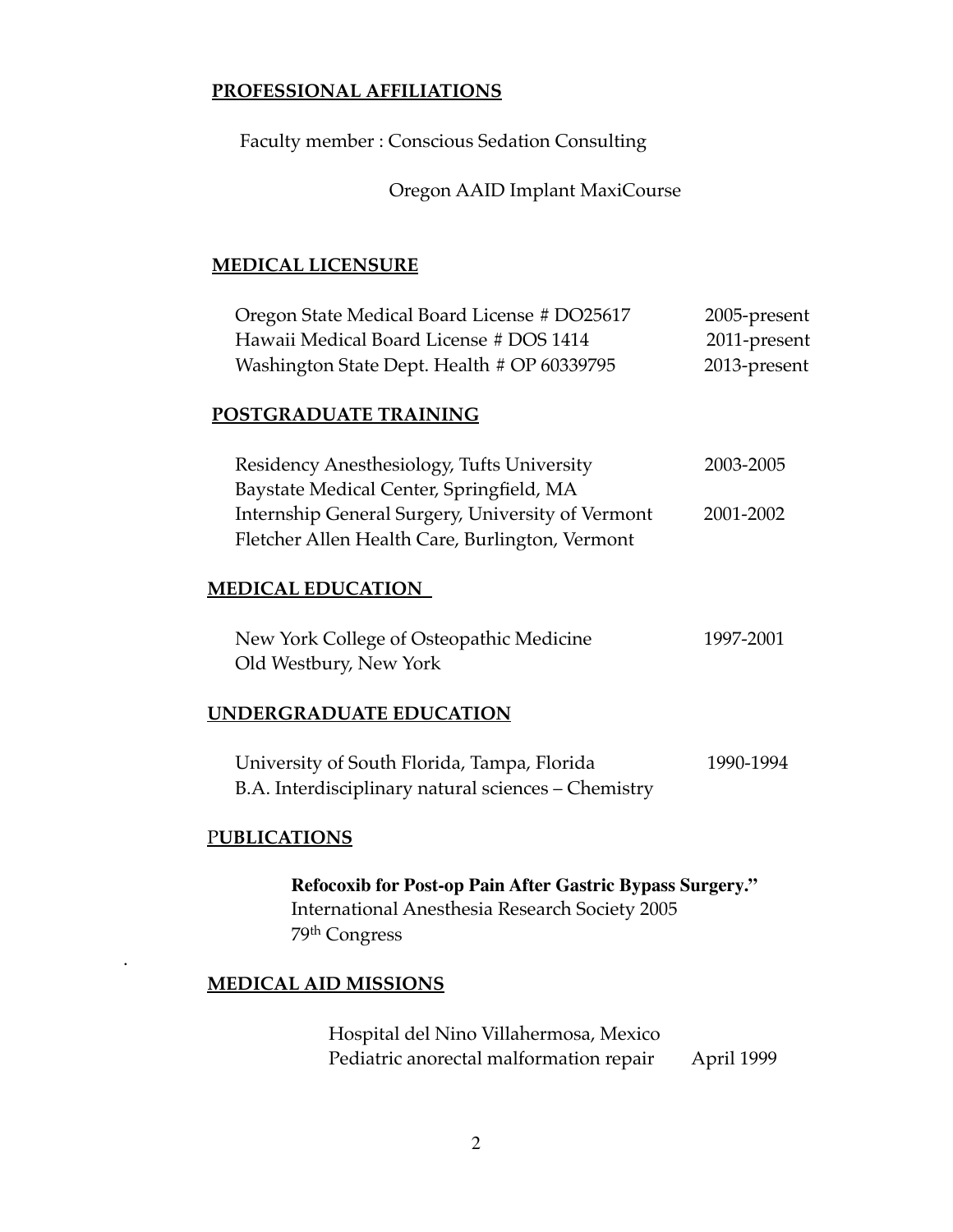| ROTAPLAST |                                                                                                                                                                                                                                                                                                                                                                                                        | Pediatric anesthesia cleft lip/palate repair |  |
|-----------|--------------------------------------------------------------------------------------------------------------------------------------------------------------------------------------------------------------------------------------------------------------------------------------------------------------------------------------------------------------------------------------------------------|----------------------------------------------|--|
|           | Cumana, Venezuela                                                                                                                                                                                                                                                                                                                                                                                      | <b>July 2007</b>                             |  |
|           | Oaxaca, Mexico                                                                                                                                                                                                                                                                                                                                                                                         | January 2008                                 |  |
|           | Natal, Brazil<br>(Lead anesthesiologist)                                                                                                                                                                                                                                                                                                                                                               | <b>May 2008</b>                              |  |
|           | Sohag, Egypt                                                                                                                                                                                                                                                                                                                                                                                           | <b>June 2010</b>                             |  |
|           | Guatemala<br>(Lead anesthesiologist)                                                                                                                                                                                                                                                                                                                                                                   | March 2011                                   |  |
|           | Cebu City, Philippines                                                                                                                                                                                                                                                                                                                                                                                 | Oct. 2012                                    |  |
|           | LEAP Foundation Harare, Zimbabwe<br>Pediatric anesthesia cleft lip/palate                                                                                                                                                                                                                                                                                                                              | <b>June 2014</b>                             |  |
|           | Team Rubicon Amman, Jordan<br>Clinical trainer in combat medicine<br>and general/regional anesthesia                                                                                                                                                                                                                                                                                                   | Sept. 2012                                   |  |
|           | Diocese Of Orlando Surg./ENT Mission Nov. 2009                                                                                                                                                                                                                                                                                                                                                         |                                              |  |
|           | San Juan de La Maguana,<br>Dominican Republic                                                                                                                                                                                                                                                                                                                                                          |                                              |  |
|           | Project HOPE Operation Continuing Promise<br>$\lambda$ 1 1 $\alpha$ m 1 $\alpha$ i 1 $\alpha$ 1 $\alpha$ 1 $\alpha$ 1 $\alpha$ 1 $\alpha$ 1 $\alpha$ 1 $\alpha$ 1 $\alpha$ 1 $\alpha$ 1 $\alpha$ 1 $\alpha$ 1 $\alpha$ 1 $\alpha$ 1 $\alpha$ 1 $\alpha$ 1 $\alpha$ 1 $\alpha$ 1 $\alpha$ 1 $\alpha$ 1 $\alpha$ 1 $\alpha$ 1 $\alpha$ 1 $\alpha$ 1 $\alpha$ 1 $\alpha$ 1 $\alpha$ 1 $\alpha$ 1 $\alpha$ |                                              |  |

 Adult & Pediatric anesthesia/surgery Haiti & Dominican Republic Sept-Oct 2008

# **LANGUAGES**

 Native languages: English, Spanish (Spoken and Written) Conversational: Portuguese